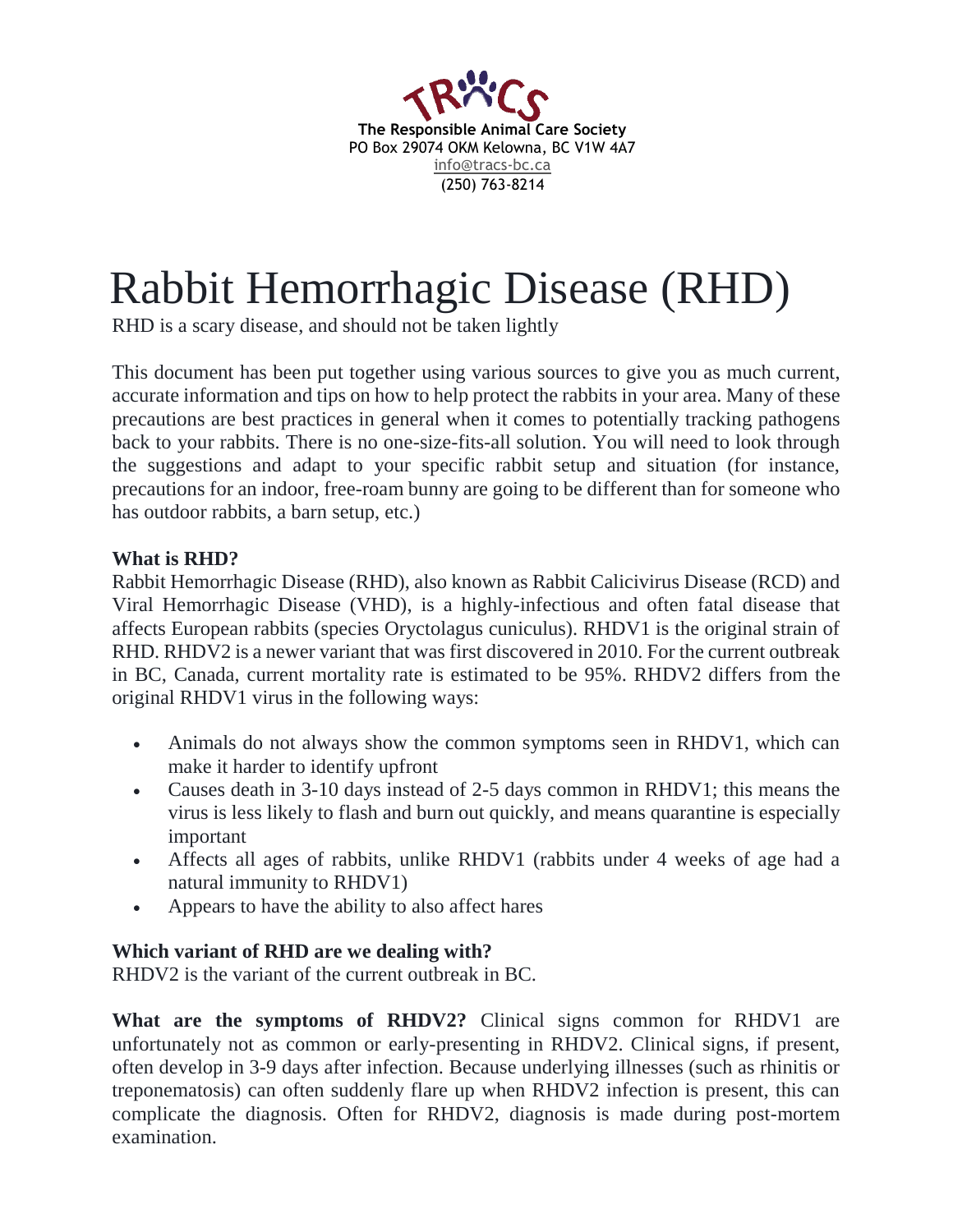Possible symptoms in live rabbits:

- **Peracute (most common):** Sudden death; animal may be found dead within a few hours of eating and behaving normally. This is the most common presentation of the disease.
- **Acute:** Lethargy Elevated body temperature/fever Increased respiratory rate Death within approximately 12 hours of symptoms presenting.

# **Post-Mortem Diagnosis of RHD**

Diagnosis is usually made at post-mortem examination. RHD may be suspected in any sudden death especially if more than one rabbit in the household has died. The post-mortem picture may be of a healthy rabbit with non-impacted food in the stomach and hard fecal pellets in the distal colon, suggesting that death was sudden.

**What animals are affected?** Rabbits of the species Oryctolagus cuniculus (common name: European Rabbit) are affected, which includes all standard domesticated breeds in the US and Canada. It is not thought to affect cottontails or the other types of native and wild rabbits in our area, however RHDV2 has been found to [spill over into other lagomorph](https://l.facebook.com/l.php?u=https%3A%2F%2Fwww.ncbi.nlm.nih.gov%2Flabs%2Farticles%2F27615998%2F&h=ATPBB3PEZTfut6NOCZGSJTWsVA86qHTRlU1oBvhCpyswQ-v7DNOlbsWzxb4a56nEqUwY_O1E8qzPVGWMVDBsDRd6H5M9Pzu3sWM1Bsv5_O_OD8e7Xg)  [types](https://l.facebook.com/l.php?u=https%3A%2F%2Fwww.ncbi.nlm.nih.gov%2Flabs%2Farticles%2F27615998%2F&h=ATPBB3PEZTfut6NOCZGSJTWsVA86qHTRlU1oBvhCpyswQ-v7DNOlbsWzxb4a56nEqUwY_O1E8qzPVGWMVDBsDRd6H5M9Pzu3sWM1Bsv5_O_OD8e7Xg) (hares) in other countries. At-risk animals in our area would be stray/feral domestic breeds and domestic breeds kept as pets or livestock, as they are all "European rabbit" species. Other types of pets (cats, dogs, rats, etc.) and humans are not at-risk from the disease, but may still help spread it.

**How is it spread?** Transmission of RHD occurs in the following ways:

- Direct contact with an infected animal
- Oral, nasal, or conjunctival exposure to the virus
- Urine, feces, and respiratory secretions can shed the virus
- Virus carriers (such as insects, infected materials) may be carried by the wind
- Infected carcass or hairs from an infected animal
- Predators can excrete the virus in their feces after ingesting an infected rabbit
- Infected clothing, food, cages, bedding, feeders, water, etc.
- Flies, rabbit fleas, and mosquitoes may transmit the virus from an infected rabbit
- People may transport virus on their clothes, hair, shoed, tires etc.

#### **Is there a vaccine?**

In some countries that have been dealing with RHD for many years, vaccines are routine for their rabbits. Although no vaccine has currently been approved for standard use and made available in the U.S. or Canada, Canadian authorities have been successful in importing the vaccines that address RHDV2 under emergency procedure.

ONLY veterinarians can file an e-permit to import the vaccine. There are a number of clinics running vaccination clinics in Kelowna. Okanagan Veterinary Clinic, Rutland Pet Hospital, and Tri-Lake Animal Hospital are confirmed.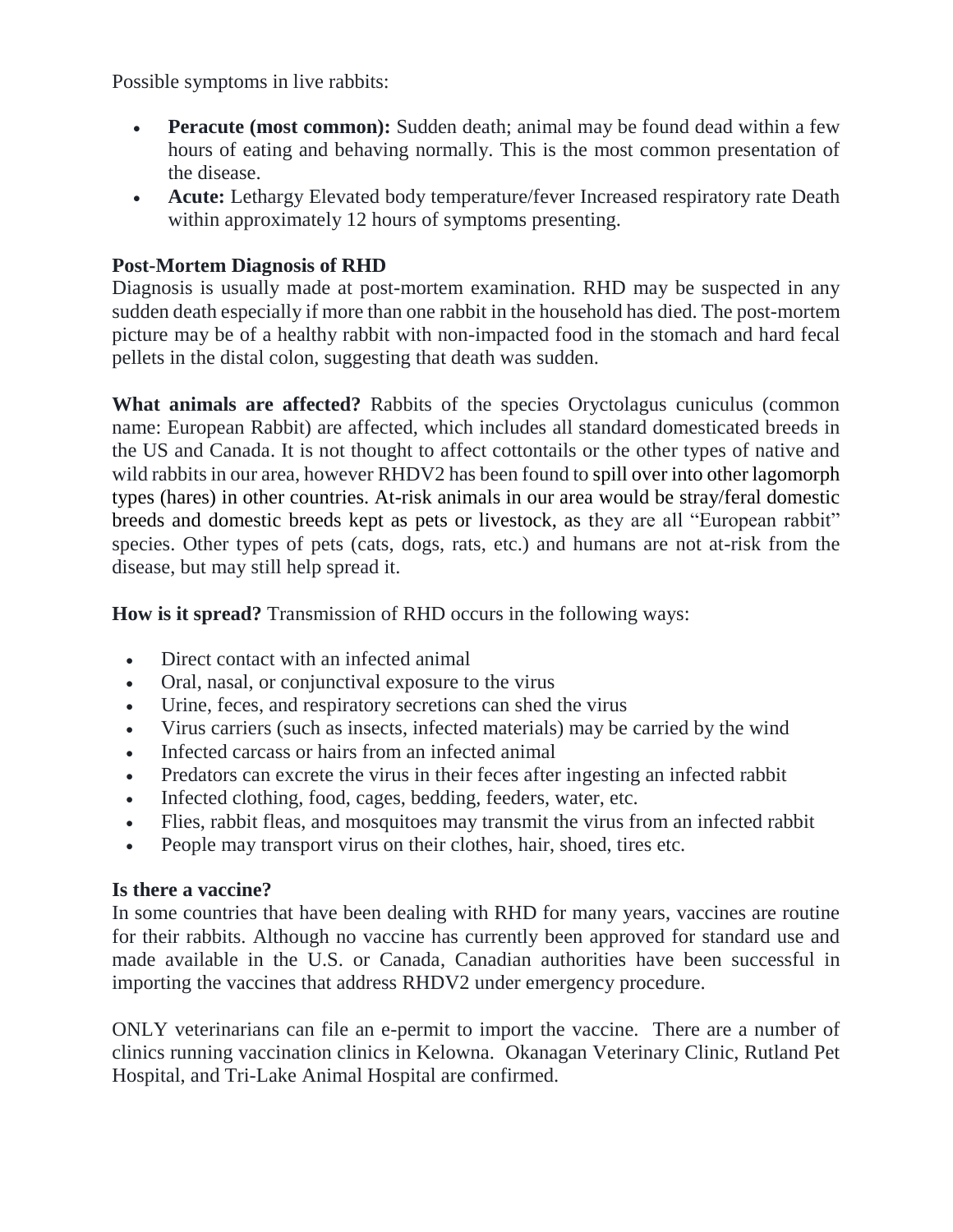It is important to remember that the vaccine is not a cure-all (it is not without its risks, and vaccinated rabbits still have a chance of contracting/dying from RHD), and **good biosecurity is currently our best way of protecting our rabbits.** 

# **What if I find a dead or possibly infected rabbit stray/feral rabbit?**

If you find a dead stray/feral rabbit that shows no obvious cause of death, or one that is showing symptoms of infection, do not touch it. Contact your local animal control and let them know about the rabbit. In Kelowna please contact the SPCA. Be sure to tell them it may be related to Rabbit Hemorrhagic Disease and will need to be reported to state or federal authorities if it is diagnosed with RHD. Practice biosecurity precautions to decrease the chance of tracking potential disease into your home from the area.

# **What if my rabbit dies suddenly or shows possible symptoms of infection?**

If your pet rabbit shows signs of this illness or passes away suddenly or without clear cause of death, contact your veterinary office immediately. Let them know your rabbit will need a necropsy (if deceased) and to be tested for Rabbit Hemorrhagic Disease. Follow your veterinarian's directions. Some pet owners do not feel comfortable having their rabbit necropsied, but if there is a chance the rabbit died of RHD, this could help save many lives in the future

# **What can we do to protect our rabbits?**

Here is a list of things you can do to start protecting your rabbits now if you are close to an infection site:

- Vaccinate!
- Keep your rabbits indoors if at all possible (this includes playtime)
- Forego taking your rabbits to areas with frequent traffic from other animals/rabbits
- Avoid feeding local foraged plants
- Do not share rabbit supplies/equipment with other rabbit owners (or sterilize first)
- Avoid travel to known areas that have had outbreaks of the disease
- Put up fly netting around outdoor rabbit areas
- Keep rabbits' enclosures very clean
- Restrict access of wild rodents to your rabbit enclosures and supplies
- Stock up on 110-120 days' worth of hay and straw before contamination reaches your area
- Keep up on flea treatment for all animals in your household (Revolution is safest)
- Use sterile coveralls and shoe covers
- Remove shoes before entering your house and keep them away from your rabbit area
- Change clothing entirely before entering rabbit area if you may be contaminated
- Wash hands thoroughly before entering rabbit area or handling rabbits
- Wear foot covers over your shoes before entering rabbit area
- Follow strict quarantine procedures before introducing a new rabbit to your household